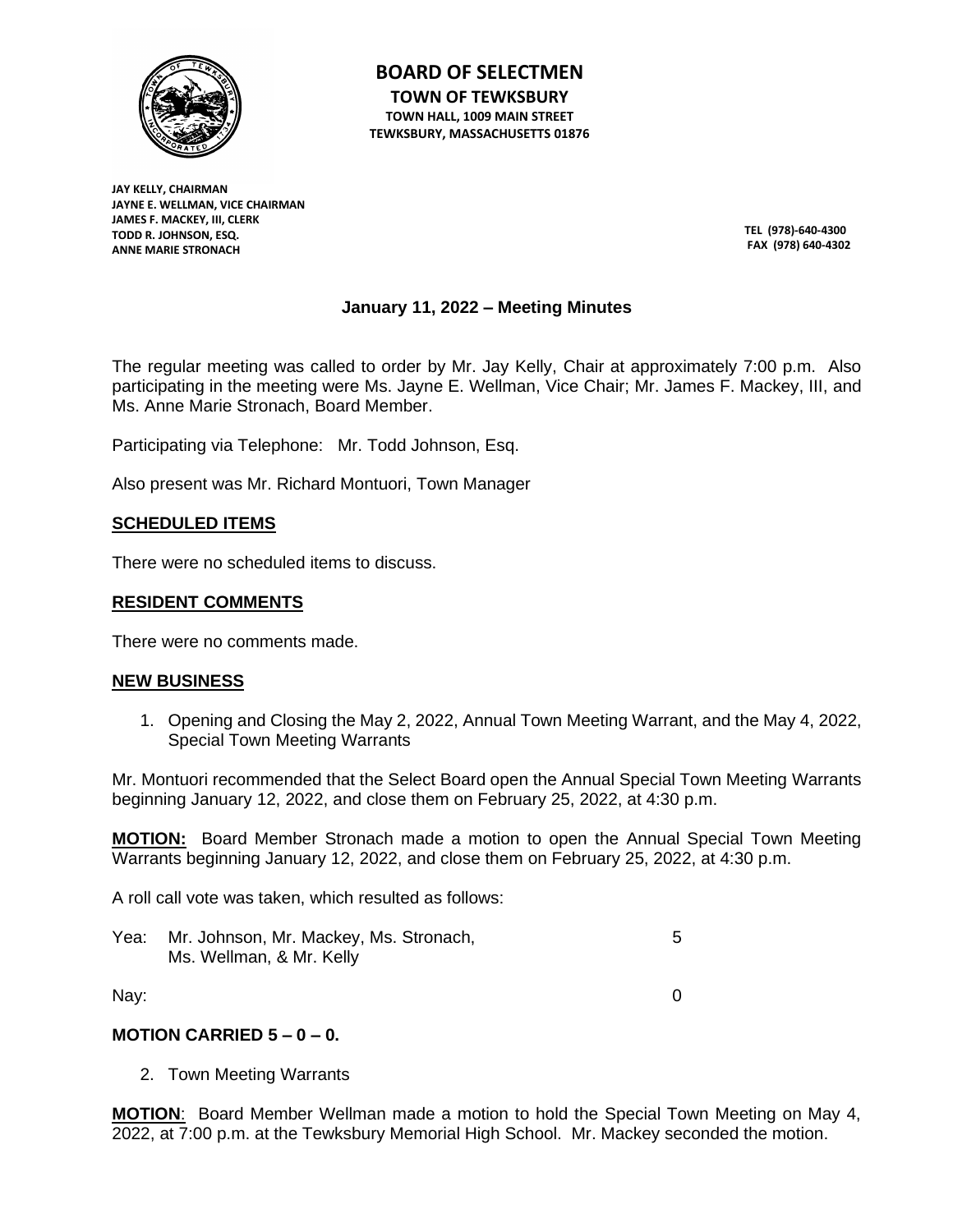A roll call vote was taken, which resulted as follows:

| Yea: Mr. Johnson, Mr. Mackey, Ms. Stronach, |  |
|---------------------------------------------|--|
| Ms. Wellman, & Mr. Kelly                    |  |

Nay: 0

### **MOTION CARRIED 5 – 0 – 0.**

3. April 2, 2022, Local Election Ballot: Moderator

**MOTION:** Board Member Johnson made a motion to place the unexpired term of Town Moderator on the annual town election ballot. Board Member Mackey seconded the motion.

A roll call vote was taken, which resulted as follows:

| Yea: | Mr. Johnson, Mr. Mackey, Ms. Stronach,<br>Ms. Wellman, & Mr. Kelly | 5. |
|------|--------------------------------------------------------------------|----|
| Nay: |                                                                    |    |

### **MOTION CARRIED 5 – 0 – 0.**

4. Acceptance of Lowell 5 \$3,000 donation to Tewksbury Fire Department to Support First Responders

Mr. Montuori explained that the town received a donation from the Lowell 5 Bank in the amount of \$3,000 to go toward equipment and supplies for the ambulance.

**MOTION**: Board Member Stronach made a motion to accept the donation in the amount of \$3,000 with the Select Board's sincere gratitude. Board Member Wellman seconded the motion.

A roll call vote was taken, which resulted as follows:

| Yea: Mr. Johnson, Mr. Mackey, Ms. Stronach, |  |
|---------------------------------------------|--|
| Ms. Wellman, & Mr. Kelly                    |  |

Nay: 0

### **MOTION CARRIED 5 – 0 – 0.**

5. Liquor License Approvals for Licenses: Crystals (transferring to Shell Food Mart), and Deli King, Transferring to Mike's on Main)

Board Member Mackey explained that the request was to renew the current holder for a period of time.

**MOTION:** Board Member Stronach made a motion to approve the continuance of the liquor license for Deli King, and Crystals, as presented, pending the transfer that had already been approved. Board Member Stronach seconded the motion.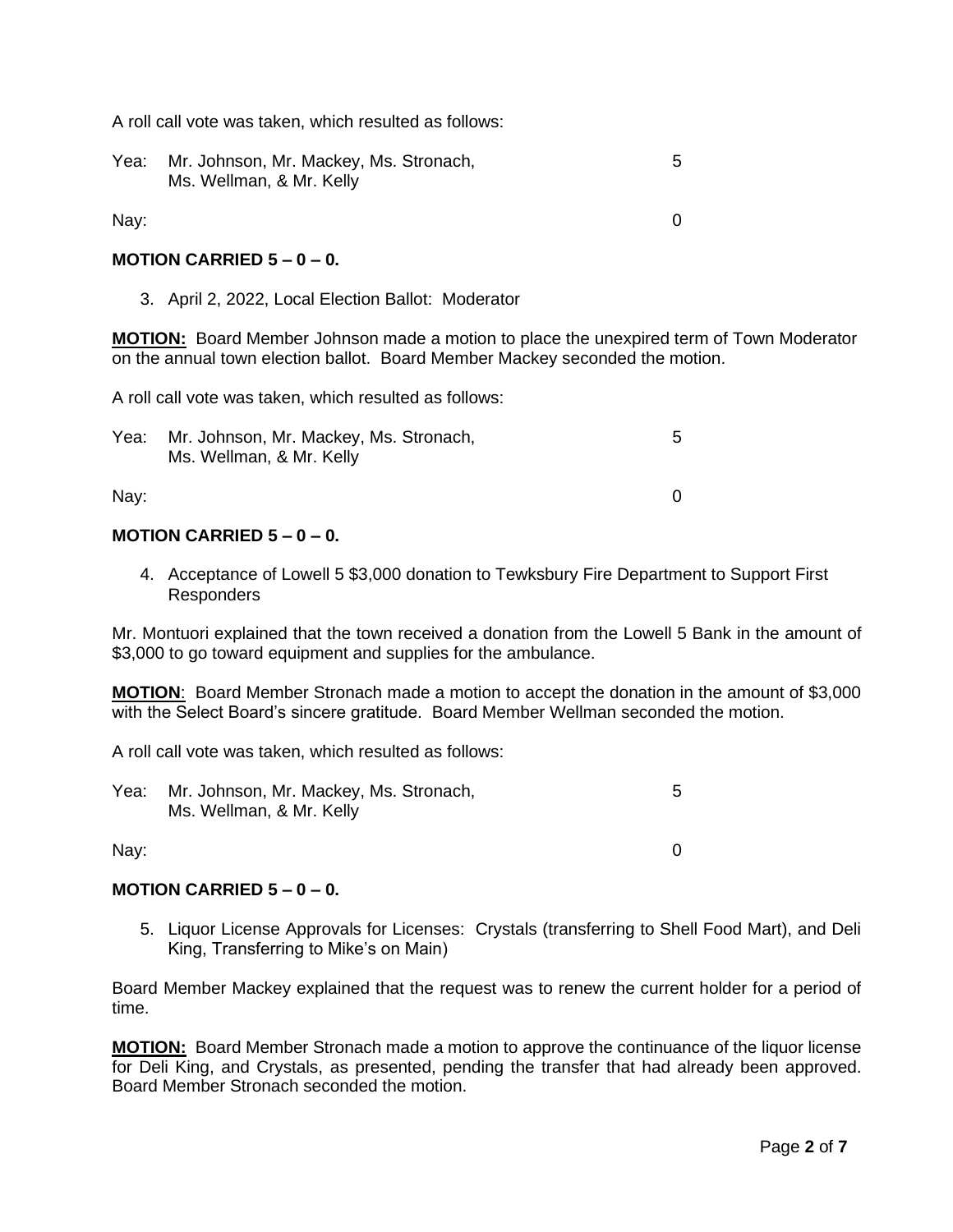A roll call vote was taken, which resulted as follows:

| Yea: Mr. Johnson, Mr. Mackey, Ms. Stronach, |  |
|---------------------------------------------|--|
| Ms. Wellman, & Mr. Kelly                    |  |

Nay: 0

# **MOTION CARRIED 5 – 0 – 0.**

## **TOWN MANAGER**

1. FY23 Budget Presentation (Presentation is available in its entirety on the town's website.)

Mr. Montuori reviewed the proposed FY23 budget highlighting the following items:

- Each department was requested to provide a level-funded budget along with three top priorities they would like to see funded if said funds became available.
- The Finance Committee would review a thorough review of each department's budget beginning on January 24<sup>th</sup>.

### **Expenditures**

- The projected budget for FY23 for the town and school was \$127,110,820 which was an increase of \$2,943,027.
- Raise and appropriate for Cherry Sheet offsets in the amount of \$52,761 which level-funded and funds were earmarked for public libraries.
- Other local expenditures were projected at \$650,000 but the number would likely change.
- Teacher deferral \$86,678 (last year of the teacher deferral)
- Total to be raised and appropriated for FY23: \$130,004,992.

### **Revenues**

- Property Taxes
	- o Property Tax Levy (Projected to increase by 2.5% over the previous year) - \$11,450,000.
	- o New Growth (Additional tax revenue generated by new construction, renovations, or other increases) Personal property was the biggest driver of new growth which was residential in nature.
- Property taxes to be raised in the upcoming fiscal year would be taxed at the full levy limit of \$103,385,526 which was an increase in the levy of \$2,572,729.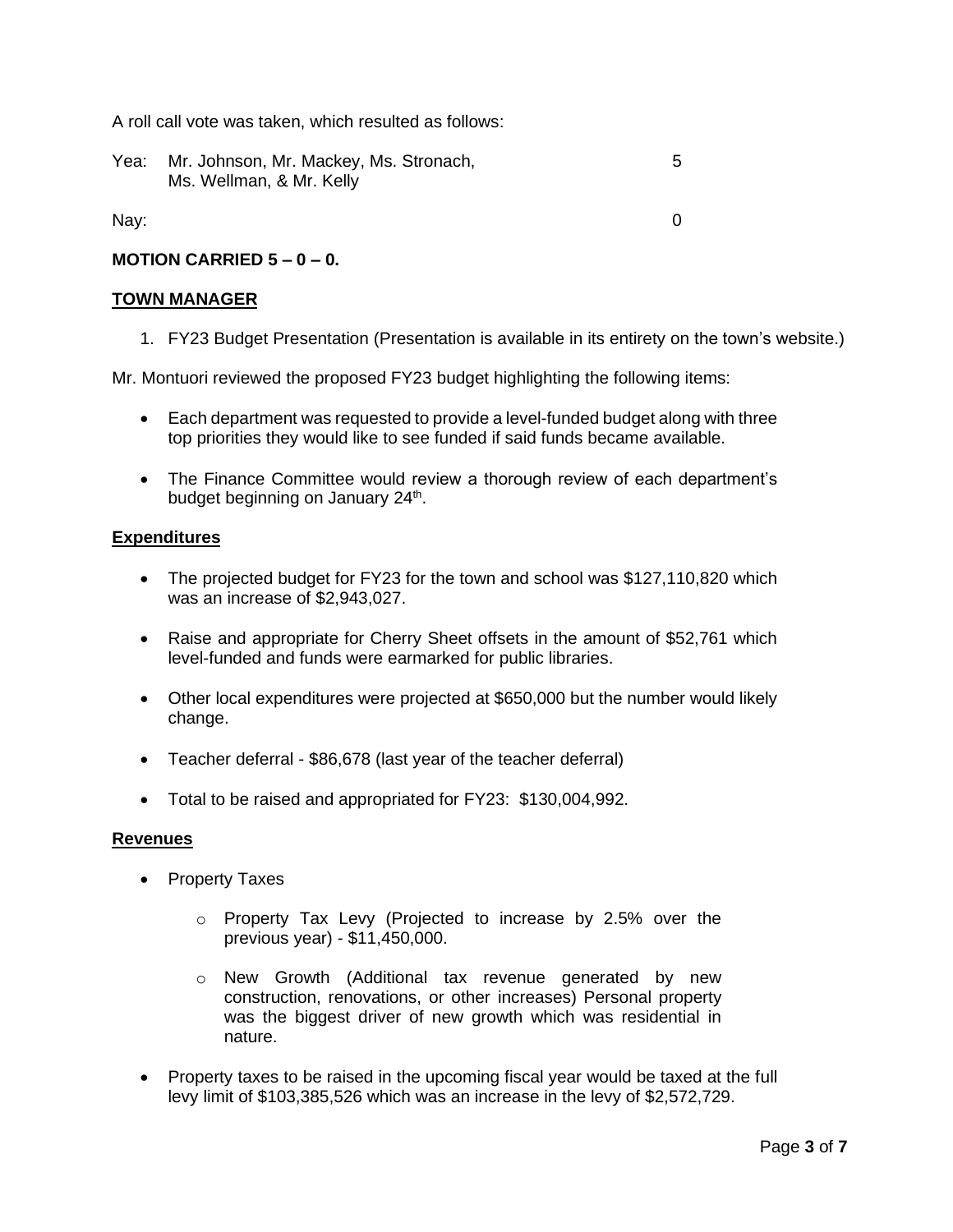• Projected FY23 tax impact is based upon tax levy increasing \$2,572,729 or \$190.00 per average tax bill.

Mr. Montuori noted, however, that there would likely be a vote to increase the tax levy at the October Town Meeting. He also said they expected home values would go up anywhere between 6% to 10% the following year.

Mr. Montuori pointed out if there were no increases to the tax levy in any given community it would result in a reduction in town and school budgets, whereby services would be reduced, and likely there would have to be a reduction in workforce.

- Revenue Assumptions State Aid:
	- o State Aid is revenue allocated by the Commonwealth of Massachusetts to cities, towns, and regional school districts.
- Local Receipts Collected Locally
	- o Proposed Total for FY23 is \$9,169,825

Mr. Montuori said his recommendation for the FY23 budget was:

| Town Budget:                                                                        | \$127,110,820                   |
|-------------------------------------------------------------------------------------|---------------------------------|
| (An increase of \$2,943,027 over FY22)                                              |                                 |
| Breakdown:                                                                          |                                 |
| Total Town Budget Net Allocation w/o Exempt Debt:<br><b>Total Exempt Town Debt:</b> | \$44,001,405<br>\$4,921,494     |
| Total School Budget w/o Exempt Debt:<br><b>Total Exempt School Debt:</b>            | \$64,197,438<br>£.<br>6,603,450 |
| Shawsheen Tech:                                                                     | 7,253,619<br>\$.                |
| Essex North Shore Agricultural & Tech. School District:                             | 133,414<br>\$                   |
| <b>Grand Total Net Enterprise Allocations:</b>                                      | <u>\$127,110,820</u>            |

Board Member Wellman asked, regarding recruitment when the last time a pay and class study had been done. Mr. Montuori replied the last study was done in 2015 or 2016 so it was something they would look at soon.

Board Member Stronach thanked Mr. Montuori for a very comprehensive presentation and said she was incredibly proud that the town was looking to fund the DPW project. She also commended Mr. Montuori for getting the proposed budget out in a very timely manner.

Board Member Mackey commented he felt it was a good thing that the town was getting away from debt exemptions.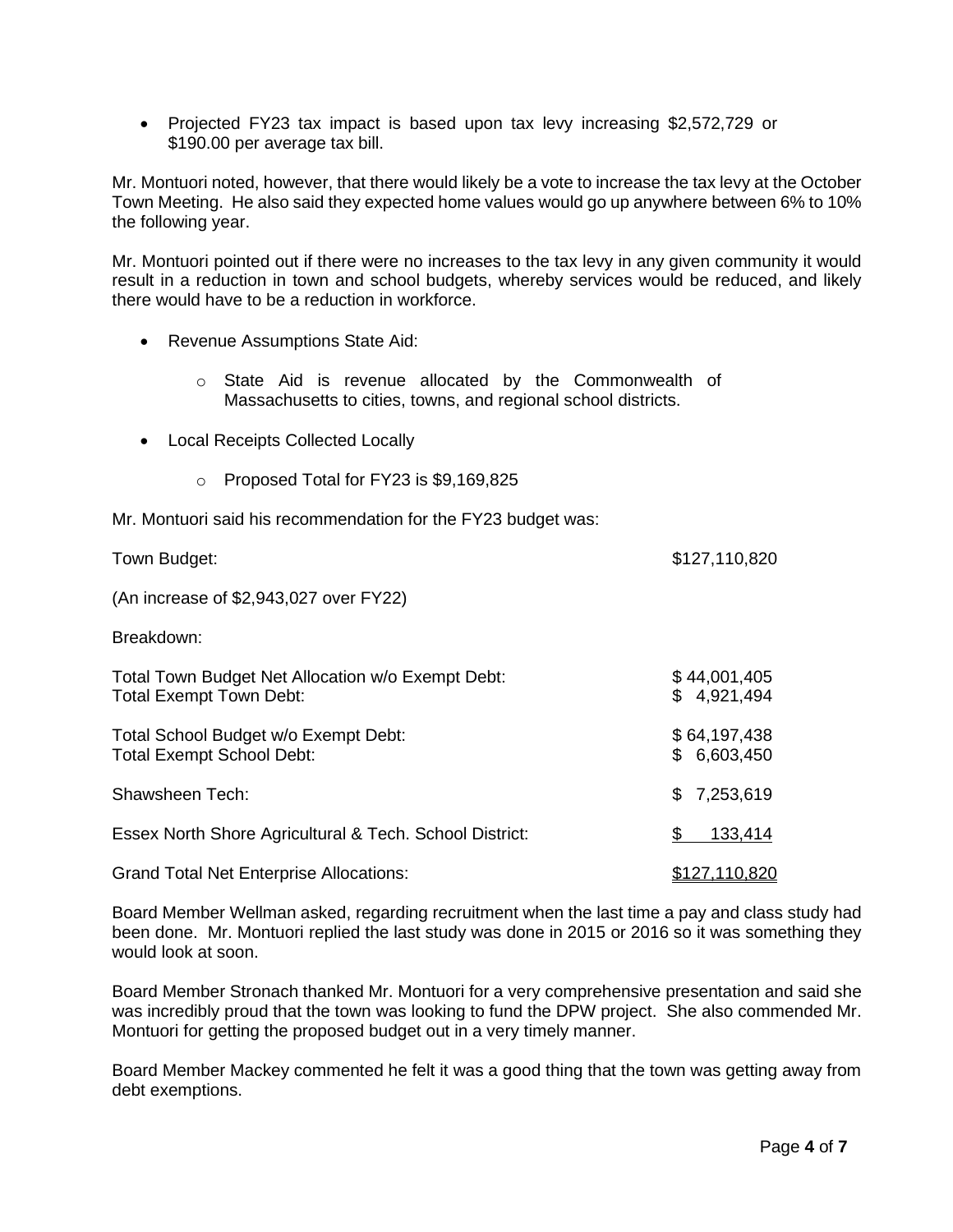Board Member Johnson commented that the proposed method of funding the DPW project was exactly what residents had asked them to try to do. He said he felt the new proposed DPW facility could be done without a debt exclusion. He added he felt it was a very good budget presentation and the budget presented was a solid one.

Chair Kelly also said he felt the presentation was excellent.

Board Member Wellman asked Mr. Montuori for an updated list of when the debt exclusions would drop.

## **TOWN MANAGER**

- 1. Town Counsel Invoice:
	- December 1, 2021 December 15, 2021: \$2,720.00

**MOTION**: Board Member Wellman made a motion to approve Town Counsel's Invoice for the period of December 1, 2021 – December 15, 2021, in the amount of \$2,720.00. Board Member Mackey seconded the motion.

A roll call vote was taken, which resulted as follows:

| Yea: | Mr. Johnson, Mr. Mackey, Ms. Stronach, |  |
|------|----------------------------------------|--|
|      | Ms. Wellman, & Mr. Kelly               |  |
|      |                                        |  |

Nay: 0

# **MOTION CARRIED 5 – 0 – 0.**

### **MINUTES**

There were no minutes to review.

#### **Board Member Reports**

#### Board Member Johnson

- The Zoning Bylaw Committee continued to meet, and the next meeting would be held on January 18<sup>th</sup> and would be a public input session, noting that it would be the last opportunity for public input regarding the proposed zoning bylaw.
- There was a survey out regarding retail marijuana, and it was a consideration from a zoning perspective.
- The committee would have a Warrant Article to present at the Spring Town Meeting.

#### Board Member Mackey

• Reiterated that the January  $18<sup>th</sup>$  public meeting would be the last opportunity to receive public input.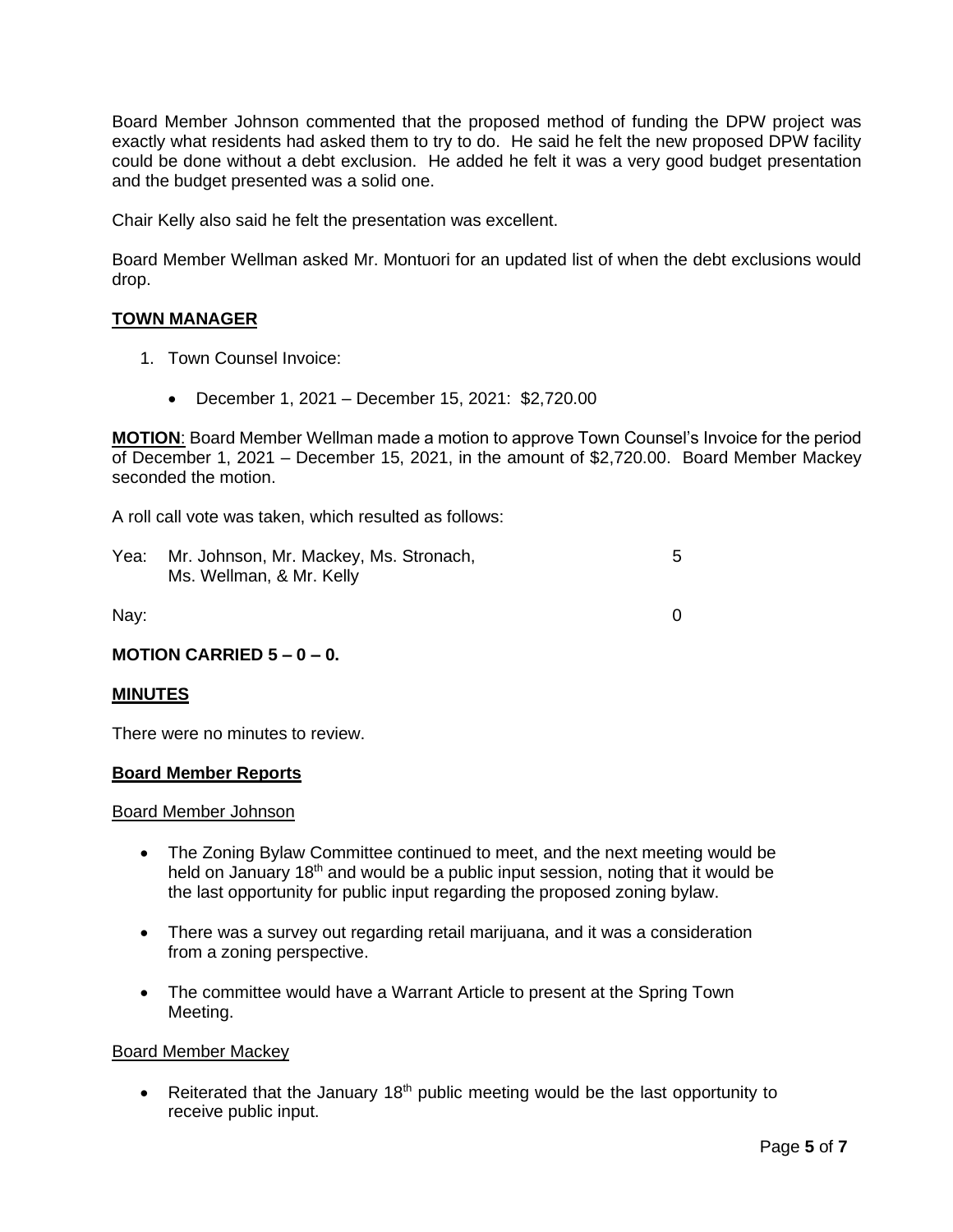• A final date for the launch of the new website would be coming soon.

### Board Member Stronach

- The Elementary School Building Committee would meet the following Thursday at 6:00 p.m. and the project was on track and on budget.
- Noted that nomination papers were being collected at the Town Clerk's office for those people who were interested in participating in town government.
- Thanked the DPW for all their hard work during the last snowstorm.

#### Board Member Wellman

• January 9<sup>th</sup> was National Law Enforcement Appreciation Day and expressed the Board's appreciation to all their law enforcement staff.

#### **Chair Kelly**

• The next Reuse Committee meeting would be held on January 25, 2022.

#### **ADJOURNMENT**

## **MOTION: At approximately 8:50 p.m. Board Member Mackey made a motion to adjourn. Board Member Wellman seconded the motion.**

A roll call vote was taken, which resulted as follows:

| Yea: | Mr. Johnson, Mr. Mackey, Ms. Stronach, |  |
|------|----------------------------------------|--|
|      | Ms. Wellman, & Mr. Kelly               |  |
| Nay: |                                        |  |

### **MOTION CARRIED 5 – 0 – 0.**

# *Approved by the Board of Selectmen on February 15, 2022*